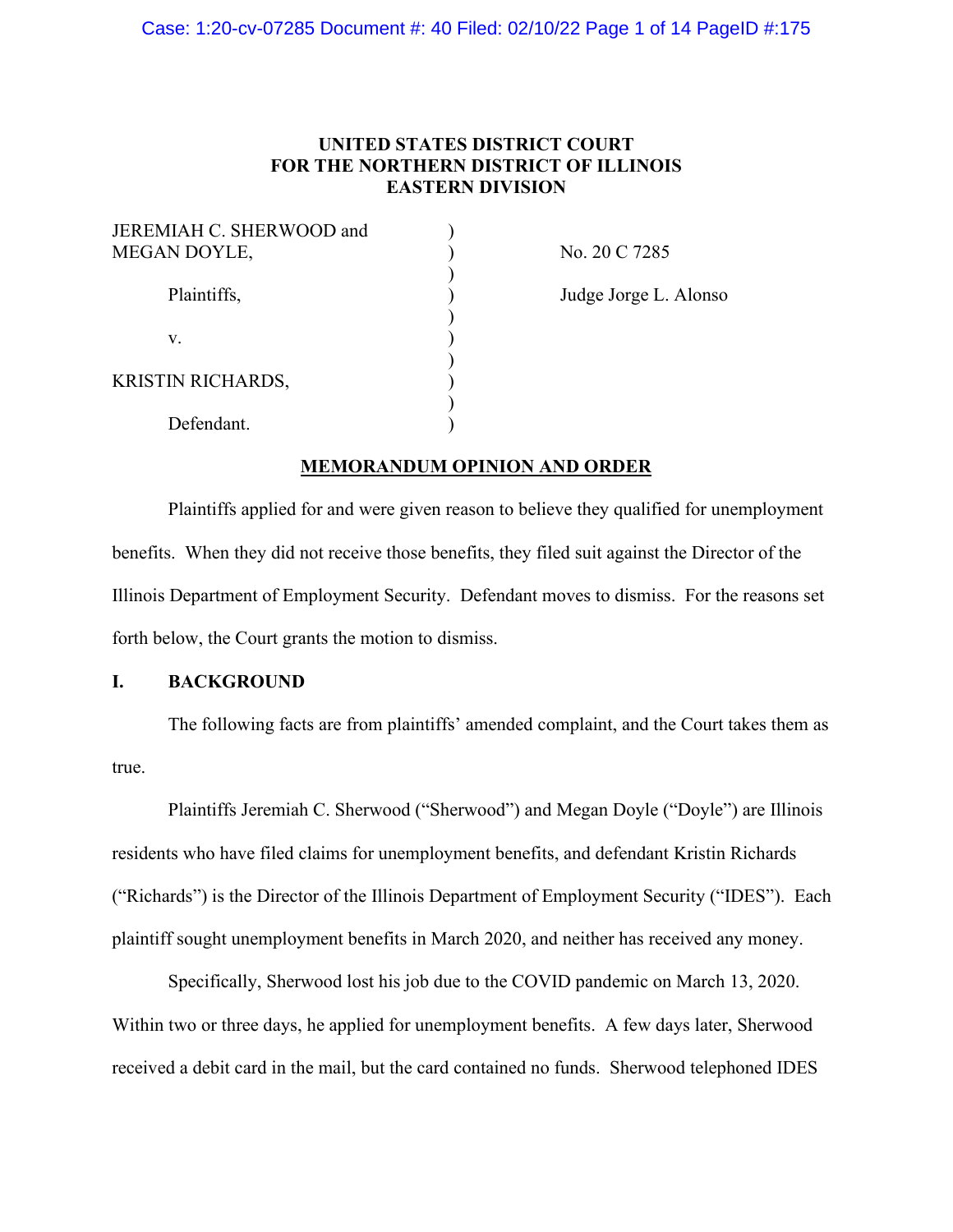#### Case: 1:20-cv-07285 Document #: 40 Filed: 02/10/22 Page 2 of 14 PageID #:176

multiple times but was unable to speak to a person. In July 2020, months after he was reemployed, Sherwood finally received a return call from IDES. The caller asked whether Sherwood was back at work. When Sherwood responded that he was, the caller hung up on him. Sherwood never received benefits or any notice as to why he had not received benefits.

Doyle, too, lost her job in March 2020 and applied for unemployment benefits. On or about April 4, 2020, IDES notified her that she had successfully submitted her claim and that she would receive a debit card within approximately one week. Doyle never received the card. Doyle attempted to telephone IDES but never reached a person. She never received benefits or any notice explaining why she had not received benefits.

According to plaintiffs, they applied for benefits at a time when the unemployment insurance program was "experiencing the highest level of claims in the history of the program." (Am. Complt.  $\P$  11/Docket 28  $\P$  11). Plaintiffs allege that they and others like them were denied unemployment benefits for which they were eligible, because IDES lacked "the systems necessary to process their benefits in a timely manner." (Am. Complt. ¶ 39/Docket 28 ¶ 39). Plaintiffs allege that IDES closed claims without considering the merits in order to "conceal the extent to which approved claims were not being paid." (Am. Complt. ¶ 42/Docket 28 ¶ 42). Plaintiffs allege defendant Richards is "personally aware" that IDES failed to handle the increased volume, that claims were closed without consideration of the merits and that claimants were not provided notice of the reasons or an opportunity for a hearing. (Am. Complt. ¶ 45/Docket 28 ¶ 45). Plaintiffs allege Richards "personally allowed such noncompliance with the law and Constitution to exist." (Am. Complt. ¶ 45/Docket 28 ¶ 45).

Based on these allegations, plaintiffs assert two counts against Richards. They ask this Court to order defendant to pay benefits, provide adequate systems to assess claims and offer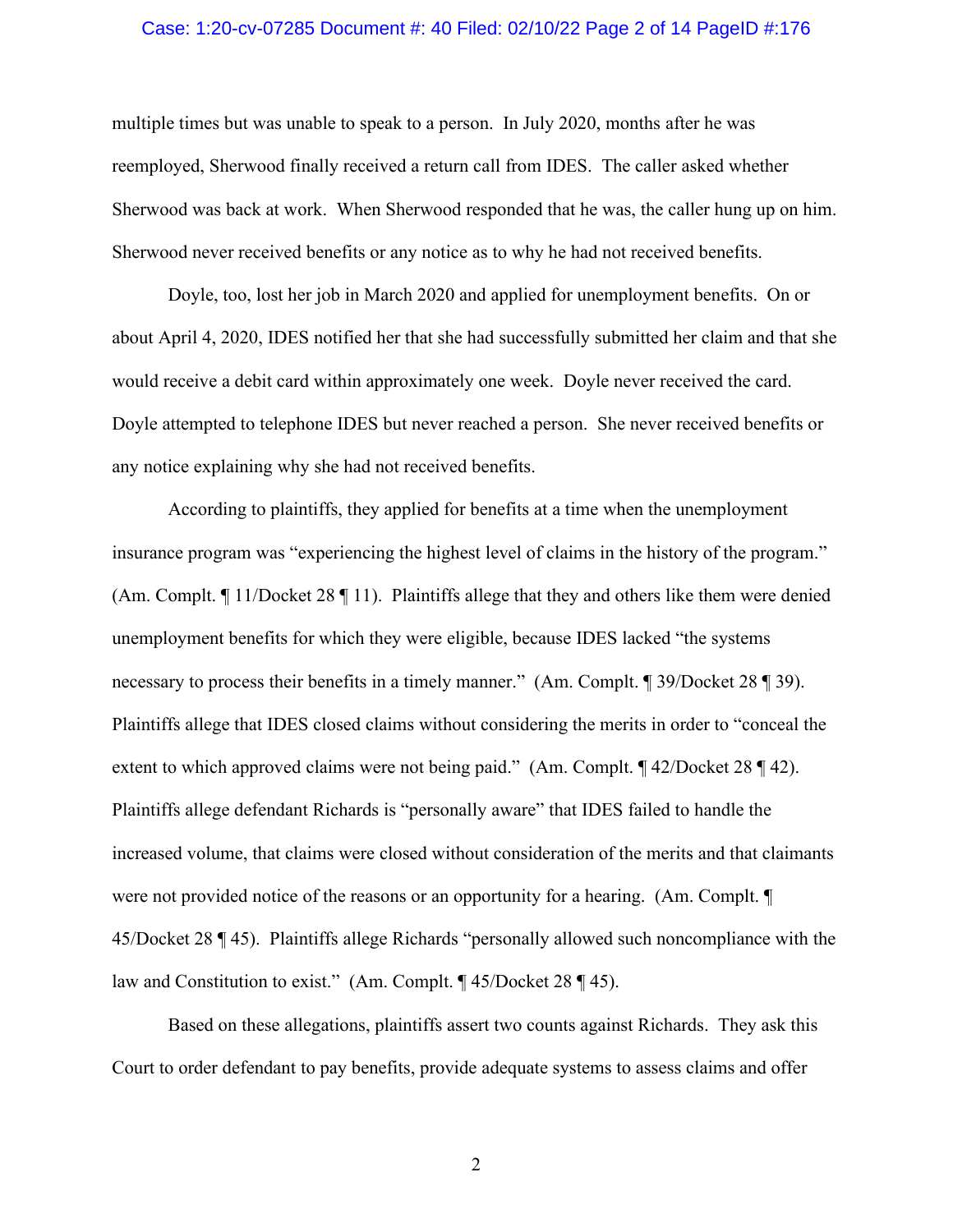#### Case: 1:20-cv-07285 Document #: 40 Filed: 02/10/22 Page 3 of 14 PageID #:177

notice and opportunity for hearings. They also ask the Court to enjoin defendant from closing claims without considering the merits and to award compensatory and punitive damages. Defendant moves to dismiss.

#### **II. STANDARD ON A MOTION TO DISMISS**

The Court may dismiss a claim pursuant to Rule 12(b)(6) of the Federal Rules of Civil Procedure if the plaintiff fails "to state a claim upon which relief can be granted." Fed.R.Civ.P. 12(b)(6). Under the notice-pleading requirements of the Federal Rules of Civil Procedure, a complaint must "give the defendant fair notice of what the . . . claim is and the grounds upon which it rests." *Bell Atlantic Corp. v. Twombly*, 550 U.S. 544, 555 (2007) (quoting *Conley v. Gibson*, 355 U.S. 41, 47 (1957)). A complaint need not provide detailed factual allegations, but mere conclusions and a "formulaic recitation of the elements of a cause of action" will not suffice. *Twombly*, 550 U.S. at 555. To survive a motion to dismiss, a claim must be plausible. *Ashcroft v. Iqbal*, 556 U.S. 662 (2009). Allegations that are as consistent with lawful conduct as they are with unlawful conduct are not sufficient; rather, plaintiffs must include allegations that "nudg[e] their claims across the line from conceivable to plausible." *Twombly*, 550 U.S. at 570.

In considering a motion to dismiss, the Court accepts as true the factual allegations in the complaint and draws permissible inferences in favor of the plaintiff. *Boucher v. Finance Syst. of Green Bay, Inc.*, 880 F.3d 362, 365 (7th Cir. 2018). Conclusory allegations "are not entitled to be assumed true," nor are legal conclusions. *Iqbal*, 556 U.S. at 680-681 (noting that a "legal conclusion" was "not entitled to the assumption of truth[;]" and rejecting, as conclusory, allegations that "'petitioners 'knew of, condoned, and willfully and maliciously agreed to subject [him]' to harsh conditions of confinement"). The notice-pleading rule "does not unlock the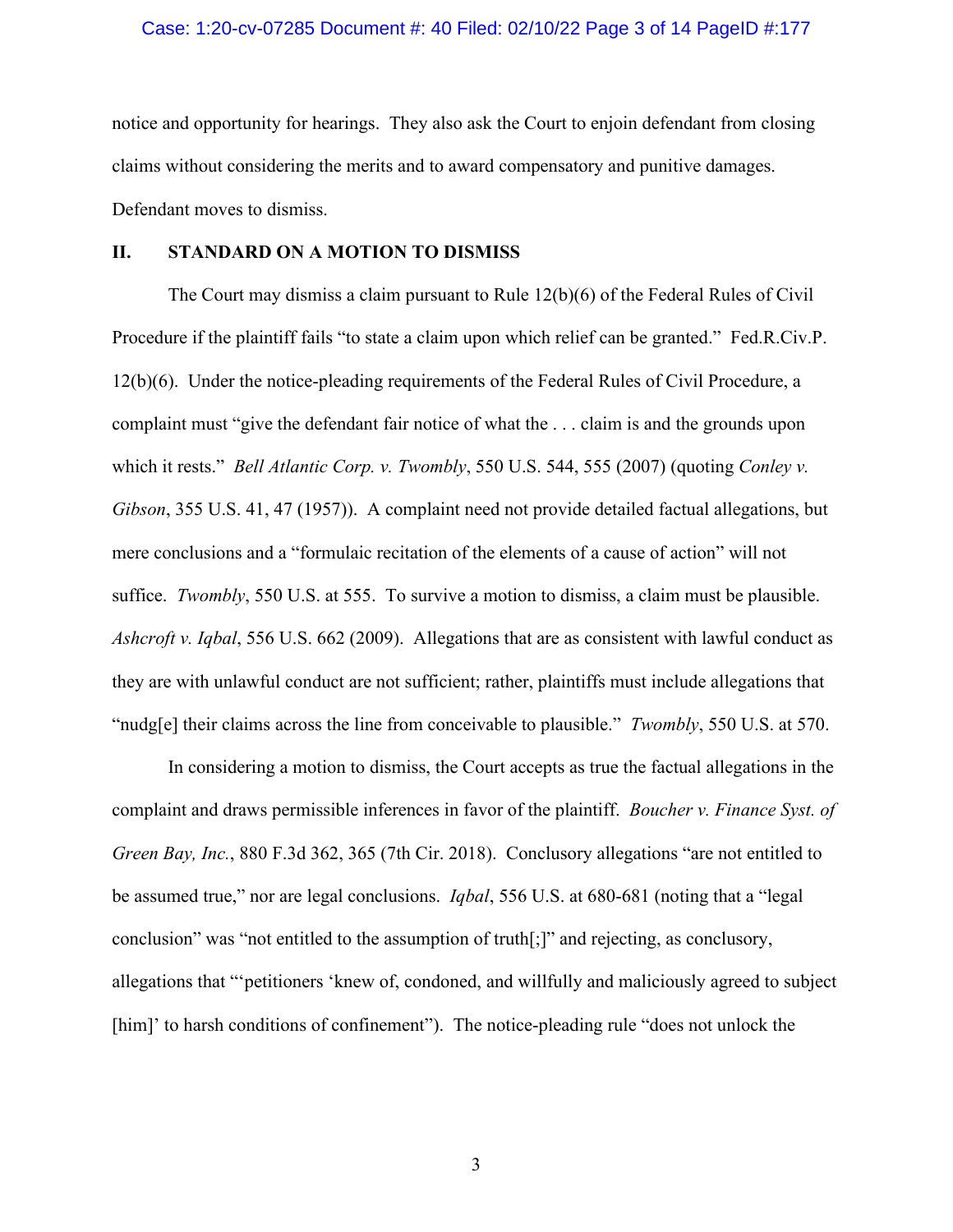## Case: 1:20-cv-07285 Document #: 40 Filed: 02/10/22 Page 4 of 14 PageID #:178

doors of discovery for a plaintiff armed with nothing more than conclusions." *Iqbal*, 556 U.S. at 678-679.

## **III. DISCUSSION**

## **A. Plaintiffs' claim under the Social Security Act**

In Count I, plaintiffs seek relief under § 1983 for defendant's alleged violation of 42

U.S.C. § 503. Section 1983 supplies a private right of action for "the deprivation of any rights,

privileges, or immunities secured by the Constitution and laws" of the United States against

persons acting under color of State law. 42 U.S.C. § 1983. Section 503, in turn, provides, in

relevant part:

## **(a) Provisions required**

*The Secretary of Labor shall make no certification for payment to any State unless* he finds that *the law of such State*, approved by the Secretary of Labor under the Federal Unemployment Tax Act, *includes provision for*—

(1) Such methods of administration . . . as are found by the Secretary of Labor to be reasonably calculated to insure full payment of unemployment compensation *when due*; and

(2) Payment of unemployment compensation solely through public employment offices or such other agencies as the Secretary of Labor may approve; and

(3) Opportunity for a fair hearing before an impartial tribunal, for all individuals whose claims for unemployment compensation are denied; and

# \* \* \*

### **(b) Failure to comply; payments stopped**

Whenever the Secretary of Labor, after reasonable notice and opportunity for hearing to the State agency charged with administration of the State law, finds that in the administration of the law there is—

(1) a denial, in a substantial number of cases, of unemployment compensation to individuals entitled thereto under such law; or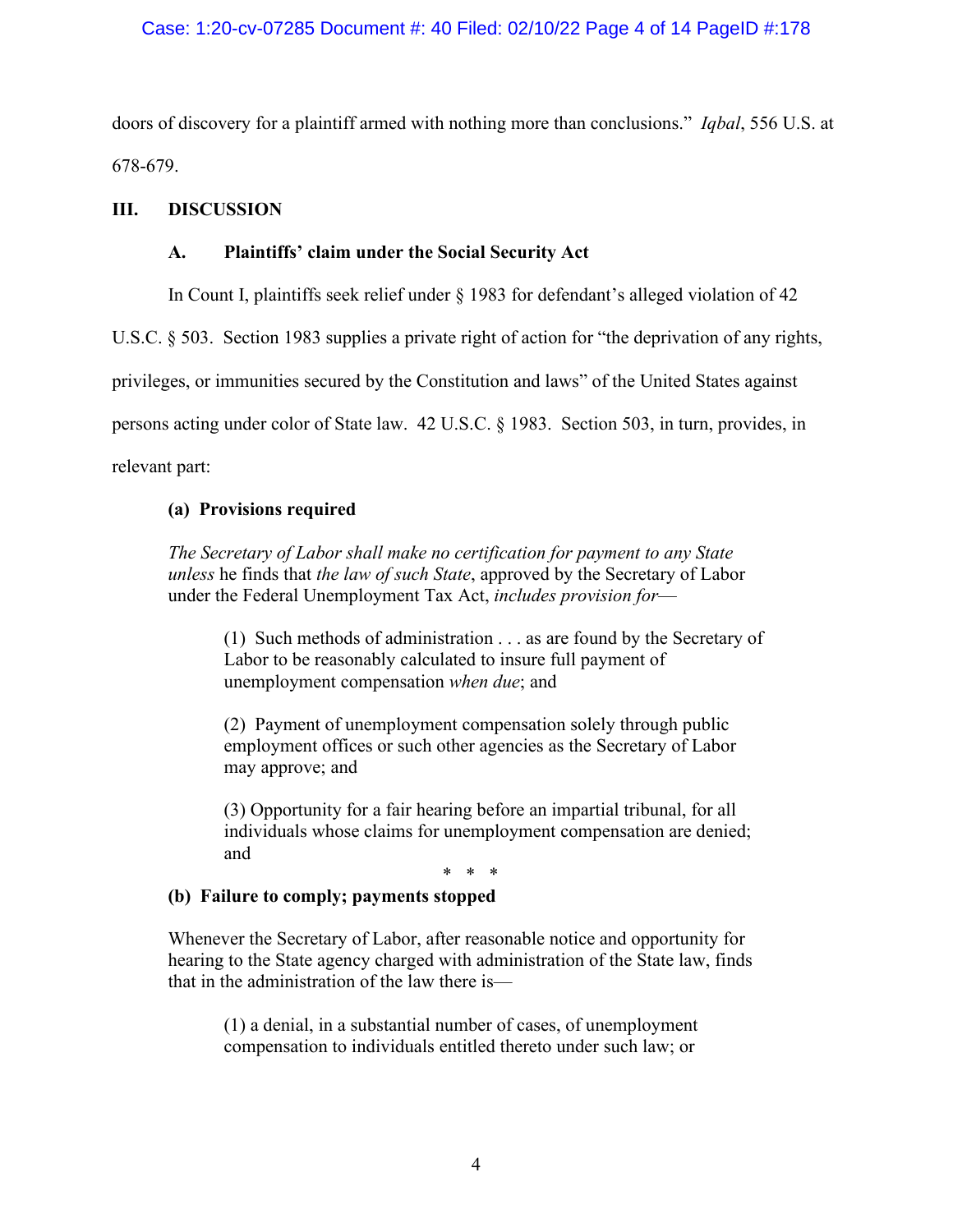#### Case: 1:20-cv-07285 Document #: 40 Filed: 02/10/22 Page 5 of 14 PageID #:179

(2) a failure to comply substantially with any provision specified in subsection (a);

The Secretary of Labor shall notify such State agency that further payments will not be made to the State until the Secretary of Labor is satisfied that there is no longer any such denial or failure to comply.

42 U.S.C. § 503 (emphasis added).

The first thing one notices about § 503 is that it binds the Secretary of Labor; it does not bind any State, including the State of Illinois. Section 503(a) tells the Secretary of Labor to "make no certification for payment to any State unless" that State's law "includes provision" for "payment of unemployment compensation when due" and "[o]pportunity for a fair hearing" for individuals "whose claims" are "denied." 42 U.S.C.  $\S$  503(a)(1) & (3). Thus,  $\S$  503 requires something of the Secretary of Labor; it requires nothing of a State. That is because unemployment compensation is a "cooperative" program between the federal government and State governments. *See Zambrano v. Reinert*, 291 F.3d 964, 971 (7th Cir. 2002) (Easterbrook, J., concurring). In such programs, Congress uses "its spending power to condition the receipt of federal funds on certain requirements" and then "directs the Secretary" of the relevant agency "to withhold federal funds" from State programs that do not "comply with [Congress's] conditions." *See, e.g., Gonzaga Univ. v. Doe*, 536 U.S. 273, 278 (2002). States that want the money from the federal government have an incentive to comply, but they are not otherwise required to comply.

What happens, then, when the law of a State does not "include provision" for payment when due or for hearings before denying unemployment compensation? Under the plain terms of section 503, the answer is that the Secretary "shall make no certification for payment" to said State. Perhaps an individual could write to the Secretary and encourage the withholding of funds to the State, but nothing in § 503 suggests an individual has a private right of action to sue the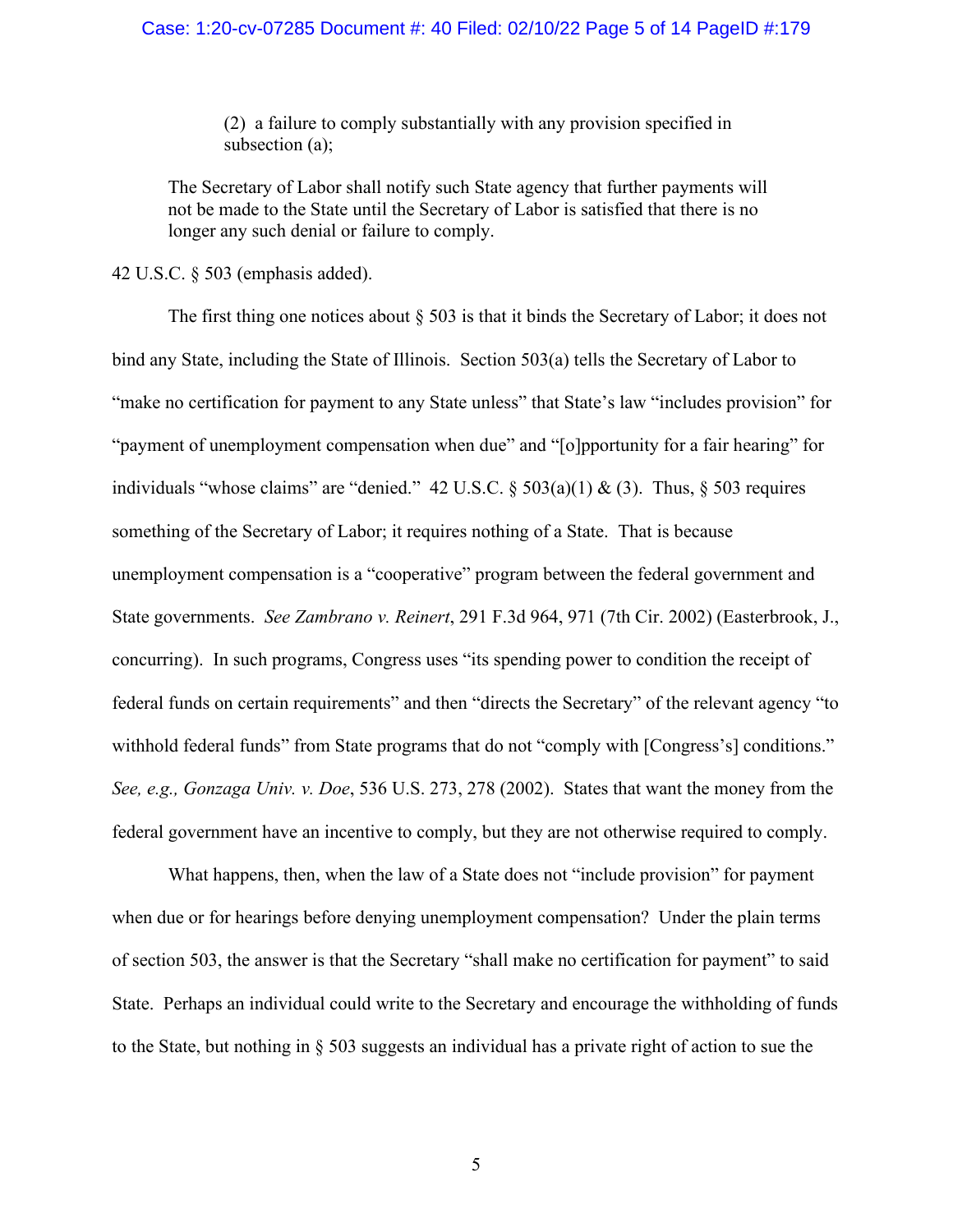#### Case: 1:20-cv-07285 Document #: 40 Filed: 02/10/22 Page 6 of 14 PageID #:180

State to enforce the section. *See Gonzaga*, 536 U.S. at 290 ("if Congress wishes to create new rights enforceable under § 1983, it must do so in clear and unambiguous terms").

The Supreme Court has said such spending-power statutes do not confer private rights of action and has "reject[ed] the notion that [the] cases permit anything short of an unambiguously conferred right to support a cause of action brought under § 1983." *Gonzaga*, 536 U.S. at 283; *see also Armstrong v. Exceptional Child Center, Inc.*, 575 U.S. 320, 331 (2015) ("Section 30(A) [of the Medicaid Act] lacks the sort of rights-creating language needed to imply a private right of action. It is phrased as a directive to the federal agency charged with approving state Medicaid plans, not as a conferral of the right to sue upon the beneficiaries of the State's decision to participate in Medicaid."). In *Gonzaga*, the Supreme Court explained that § 1983 provides a remedy for deprivation of "*rights*, not the broader or vaguer 'benefits or interests[.]" *Gonzaga*, 536 U.S. at 283. It went on to explain that spending-power provisions that "speak only to [a cabinet] Secretary" with respect to funding are "two steps removed from the interests of individual[s]" and "do[] not confer the sort of '*individual* entitlement' that is enforceable under § 1983." *Gonzaga*, 536 U.S. at 287. Section 503, likewise, is phrased as a directive to the Secretary of Labor and says nothing about the rights of unemployment insurance beneficiaries to sue for enforcement of § 503. Thus, it would be inconsistent with *Gonzaga* to conclude that § 503 provides a private right of action (beyond the holding of *California Dep't of Human Resources Dev't v. Java*, 402 U.S. 121 (1971)).

Long before *Gonzaga*, the Supreme Court allowed an individual to sue to enjoin enforcement of a State statute that conflicted with § 503. *Java*, 402 U.S. 121. At the time, California had a statute that automatically stopped payment of previously-granted unemployment benefits if an employer appealed the initial determination of eligibility. The Supreme Court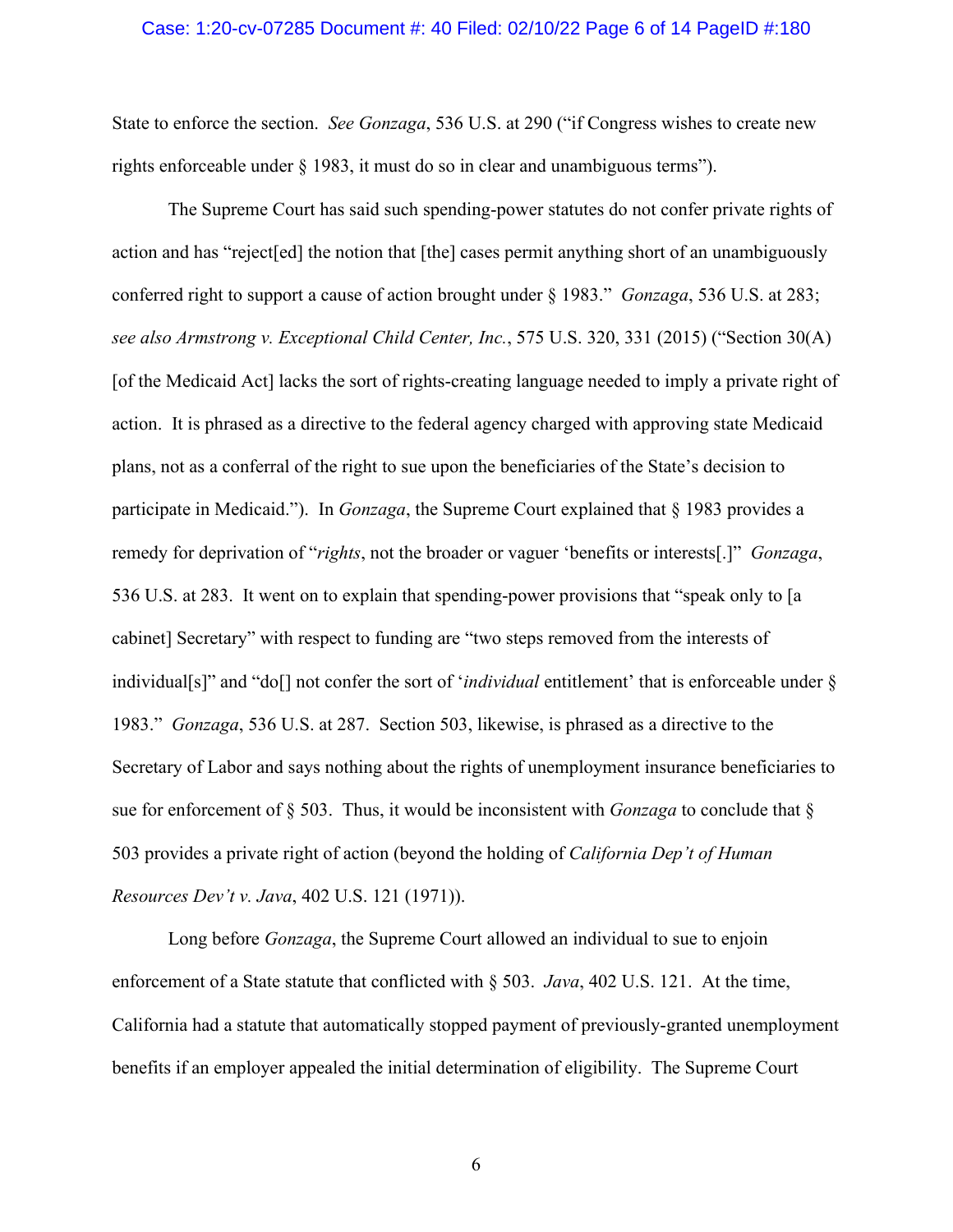#### Case: 1:20-cv-07285 Document #: 40 Filed: 02/10/22 Page 7 of 14 PageID #:181

concluded that the California statute conflicted with § 503's requirement that a State's law include a provision that ensures benefits are paid "when due," explaining that the phrase "when due" meant "the time when payments are first administratively allowed as a result of a hearing of which both parties have notice and are permitted to present their respective positions[.]" *Java*, 402 U.S. at 133. California's statute allowed benefits to be stopped after that point if the employer appealed. The Supreme Court held that the California statute allowing benefits to be stopped if an employer appealed "must be enjoined because it is inconsistent with s 303(a)(1) of the Social Security Act." *Java*, 402 U.S. at 135. Similarly, in *Zambrano*, the Seventh Circuit considered whether a Wisconsin statute conflicted with § 503's "when due" provision and concluded that it did not. *Zambrano*, 291 F.3d at 970.

Under *Java*, an individual could state a claim by alleging that an Illinois statute is inconsistent with  $\S 503$ 's "when due" clause. That is not, however, what these plaintiffs allege. In Count I, plaintiffs allege that defendant owed plaintiffs a duty to "process their unemployment claims in a timely manner;" "[p]romptly pay them;" and "provide notice and an opportunity for a hearing." (Am. Complt. ¶ 58/Docket 28 ¶ 58). Nowhere do these plaintiffs allege that an Illinois statute is inconsistent with § 503, so *Java* does not help them. Rather, these plaintiffs seem to allege that the State of Illinois has promulgated statutes that require prompt payment. (Am. Complt. ¶¶ 17-19/Docket 28 ¶¶ 17-19). Any claim that a State has not complied with its own statute would not be a claim over which this Court has jurisdiction.

Instead of alleging that an Illinois statute is inconsistent with § 503 and seeking to enjoin that statute, plaintiffs ask this Court, under § 1983, to force the State to process and pay claims promptly and to provide hearings. Section 503, however, does not require States to do those things. It only requires the Secretary not to certify the State for funding if that State's *laws* do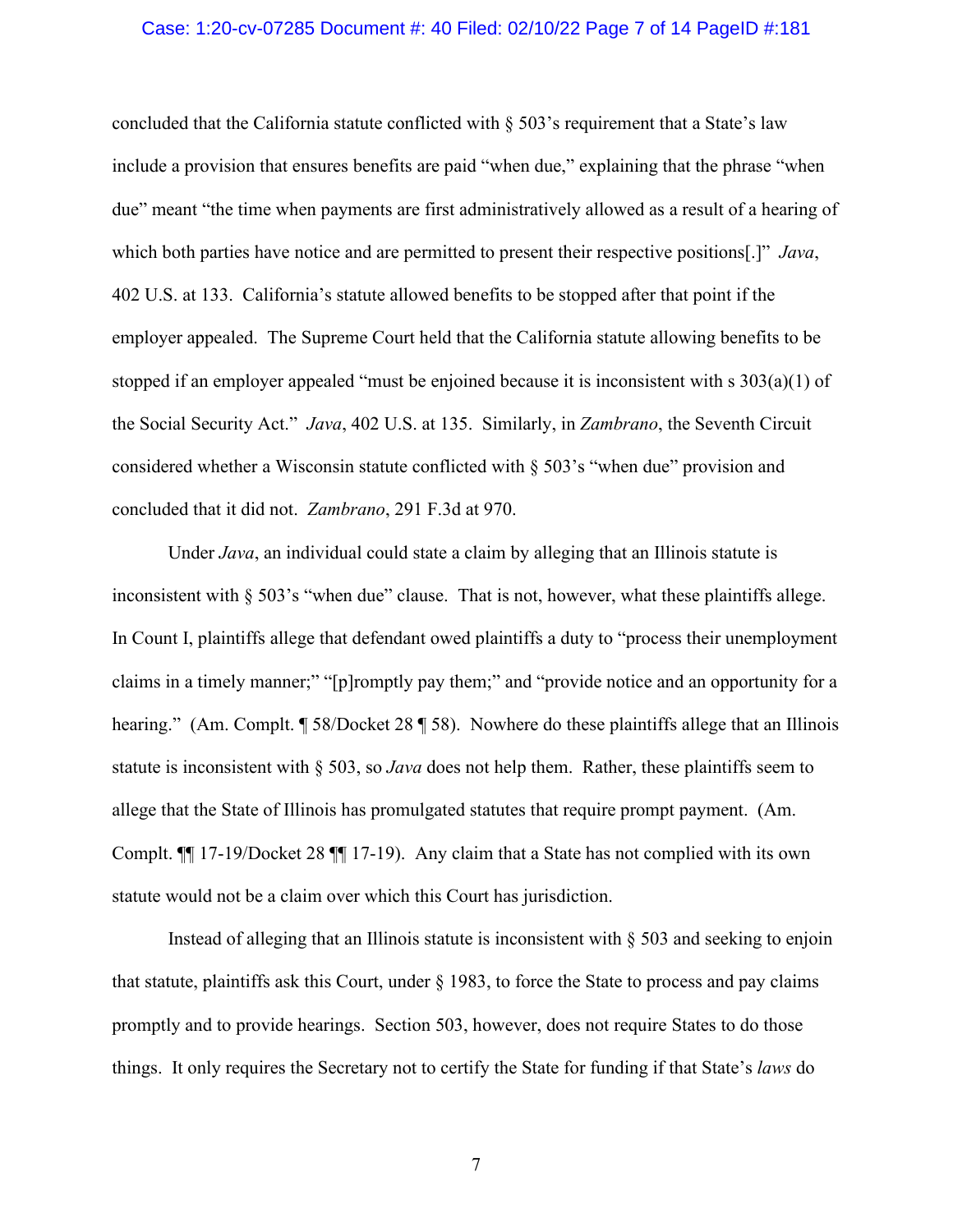#### Case: 1:20-cv-07285 Document #: 40 Filed: 02/10/22 Page 8 of 14 PageID #:182

not provide for those things. Again, plaintiffs do not allege that an Illinois statute is inconsistent with § 503, and nothing in the text of § 503 grants a private right of action to sue a State for the relief these plaintiffs seek. Under *Gonzaga*, plaintiffs have no private right of action for the relief they seek in Count I, and this Court is not at liberty to extend *Java*.

Count I is dismissed without prejudice. The only way Count I could be amended to state a claim would be if plaintiffs seek to enjoin an Illinois statute they allege to be inconsistent with § 503.

### **B. Count II**

In Count II, plaintiffs seek relief under § 1983 from defendant in her individual and official capacities for violating plaintiffs' rights under the Equal Protection and Due Process Clauses. Plaintiffs seek an order: (1) requiring defendant to maintain adequate systems for determining benefits promptly and to provide hearings; and (2) enjoining defendant from closing benefit claims without consideration on the merits. Plaintiffs also seek compensatory and punitive damages from defendant in her individual capacity.

#### **1. Individual capacity**

As defendant points out, she cannot be held liable under § 1983 on a respondeat-superior theory. She argues that plaintiffs' allegations fall short of alleging her personal involvement in alleged constitutional violations.

It is not enough that a supervisor knows about a constitutional violation. *Ashcroft v. Iqbal*, 556 U.S. 662, 677 (2009) ("[R]espondent believes a supervisor's mere knowledge of his subordinate's discriminatory purpose amounts to the supervisor's violating the Constitution. We reject this argument."). "An allegation that the supervisor had knowledge of a deficiency is not, without more, enough to maintain an individual liability claim under § 1983." *Taylor v. Ways*,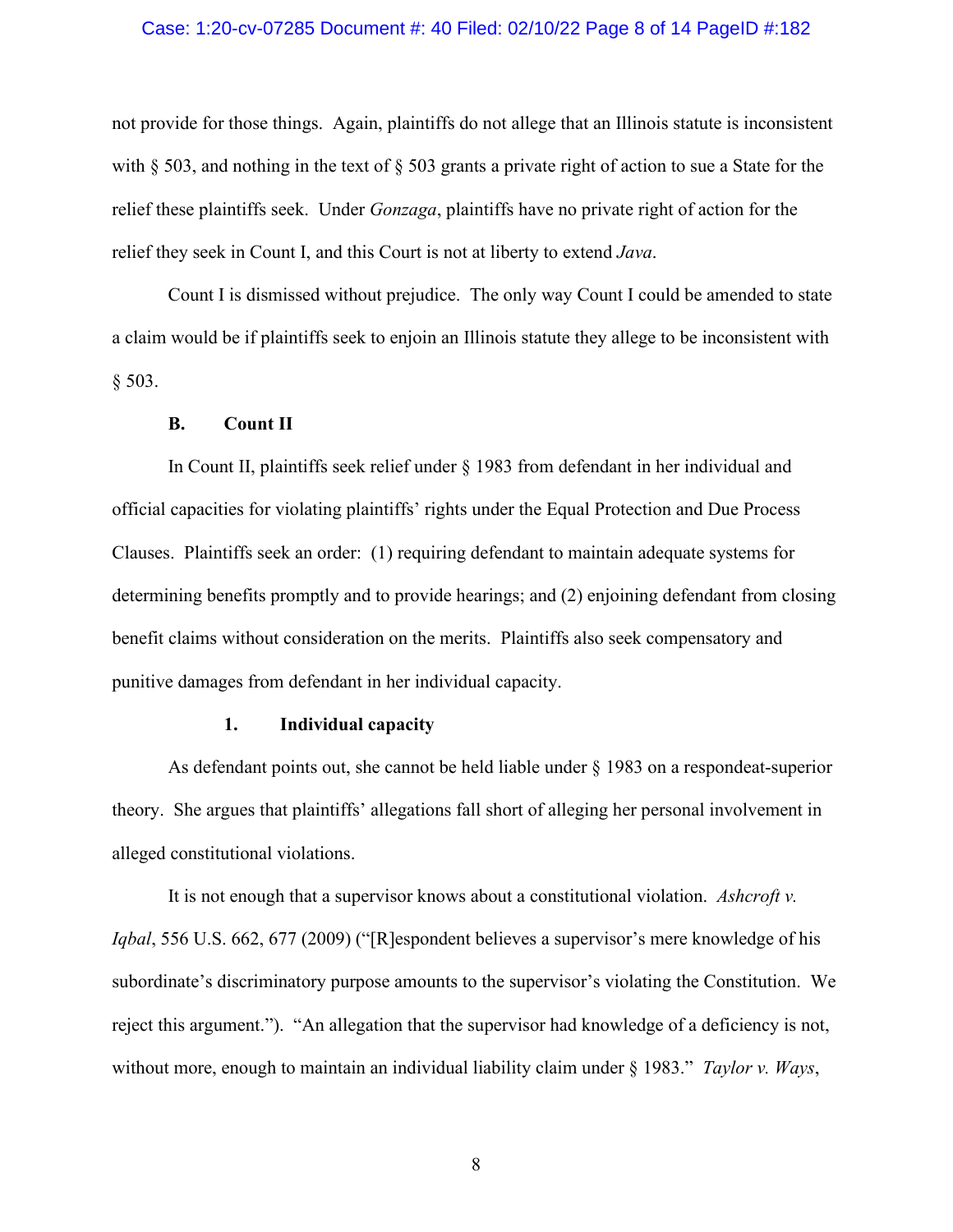#### Case: 1:20-cv-07285 Document #: 40 Filed: 02/10/22 Page 9 of 14 PageID #:183

999 F.3d 478, 495 (7th Cir. 2021). Accordingly, plaintiffs' allegation that defendant Richards is "personally aware" (that IDES failed to handle the increased volume, that claims were closed without consideration of the merits and that claimants were not provided notice of the reasons or an opportunity for a hearing) is not enough to state a claim. (Am. Complt. ¶ 45/Docket 28 ¶ 45).

Instead, "[b]ecause vicarious liability is inapplicable to *Bivens* and § 1983 suits, a plaintiff must plead that each Government-official defendant, through the official's own individual actions, has violated the Constitution." *Iqbal*, 556 U.S. at 676. The "supervisors must know about the conduct and facilitate it, approve it, condone it, or turn a blind eye for fear of what they might see." *Jones v. City of Chi.*, 856 F.2d 985, 993 (7th Cir. 1988). Here, plaintiffs allege that Richards "personally allowed such noncompliance with the law and Constitution to exist." (Am. Complt. ¶ 45/Docket 28 ¶ 45). That allegation is conclusory and does not suffice to state a plausible claim under § 1983. *Iqbal*, 556 U.S. at 680-681 (noting that a "legal conclusion" was "not entitled to the assumption of truth[;]" and rejecting, as conclusory, allegations that "'petitioners 'knew of, condoned, and willfully and maliciously agreed to subject [him]' to harsh conditions of confinement").

Accordingly, plaintiffs have failed to state a claim against defendant in her individual capacity.<sup>[1](#page-8-0)</sup> The claim is dismissed without prejudice.

#### **2. Official capacity**

Plaintiffs also sue defendant in her official capacity. "[A] suit against a state official in his or her official capacity is not a suit against the official but rather is a suit against the official's

<span id="page-8-0"></span><sup>1</sup> Defendant points out that she did not join the IDES until August 2020, months *after* plaintiffs applied for unemployment. This fact is outside the pleadings and cannot be considered on a motion to dismiss. It affects, however, what plaintiffs can allege in an amended complaint without violating Rule 11.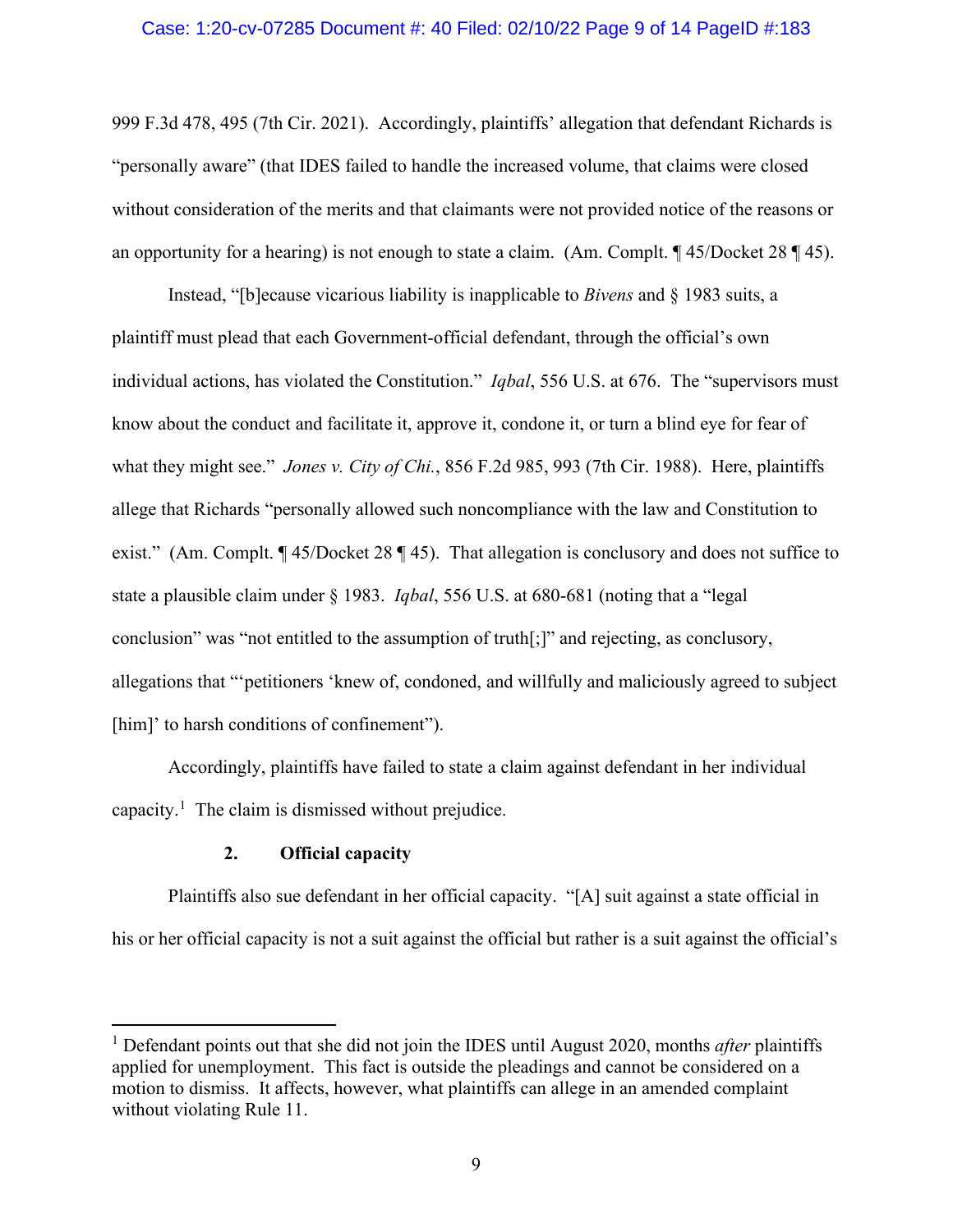#### Case: 1:20-cv-07285 Document #: 40 Filed: 02/10/22 Page 10 of 14 PageID #:184

office," which means "it is no different from a suit against the State itself." *Will v. Michigan Dep't of State Police*, 491 U.S. 58, 71 (1989). Due to the Eleventh Amendment, "the general rule is that private individuals are unable to sue a state in federal court absent the state's consent." *McDonough Assoc., Inc. v. Grunloh,* 722 F.3d 1043, 1049 (7th Cir. 2013). "State officials may be sued in federal court in their official capacities notwithstanding the state's sovereign immunity if the *Ex Parte Young* exception applies." *Driftless Area Land Conservancy v. Valcq*, 16 F.4th 508, 518 (7th Cir. 2021).

Thus, a plaintiff seeking only injunctive relief may sue an official in her official capacity under § 1983. *Will*, 491 U.S. at 71 n. 10 ("[A] state official in his or her official capacity, when sued for injunctive relief, would be a person under § 1983 because 'official-capacity actions for prospective relief are not treated as actions against the State."); *see also Ex Parte Young*, 209 U.S. 123, 159-160 ("The general discretion regarding the enforcement of the law when and as he deems appropriate is not interfered with by an injunction which restrains the state officer from taking any steps towards the enforcement of an unconstitutional enactment, to the injury of complainant. In such case no affirmative action of any nature is directed and the officer is simply prohibited from doing an act which he had no legal right to do. . . . The act to be enforced is alleged to be unconstitutional; and if it be so, the use of the name of the state to enforce an unconstitutional act to the injury of complainants is a proceeding without the authority of, and one which does not affect, the state in its sovereign or governmental capacity. It is simply an illegal act upon the part of a state official in attempting, by the use of the name of the state, to enforce a legislative enactment which is void because unconstitutional. . . . [T]he officer, in proceeding under such an enactment, comes into conflict with the superior authority of that Constitution, and he is in that case stripped of his official or representative character and is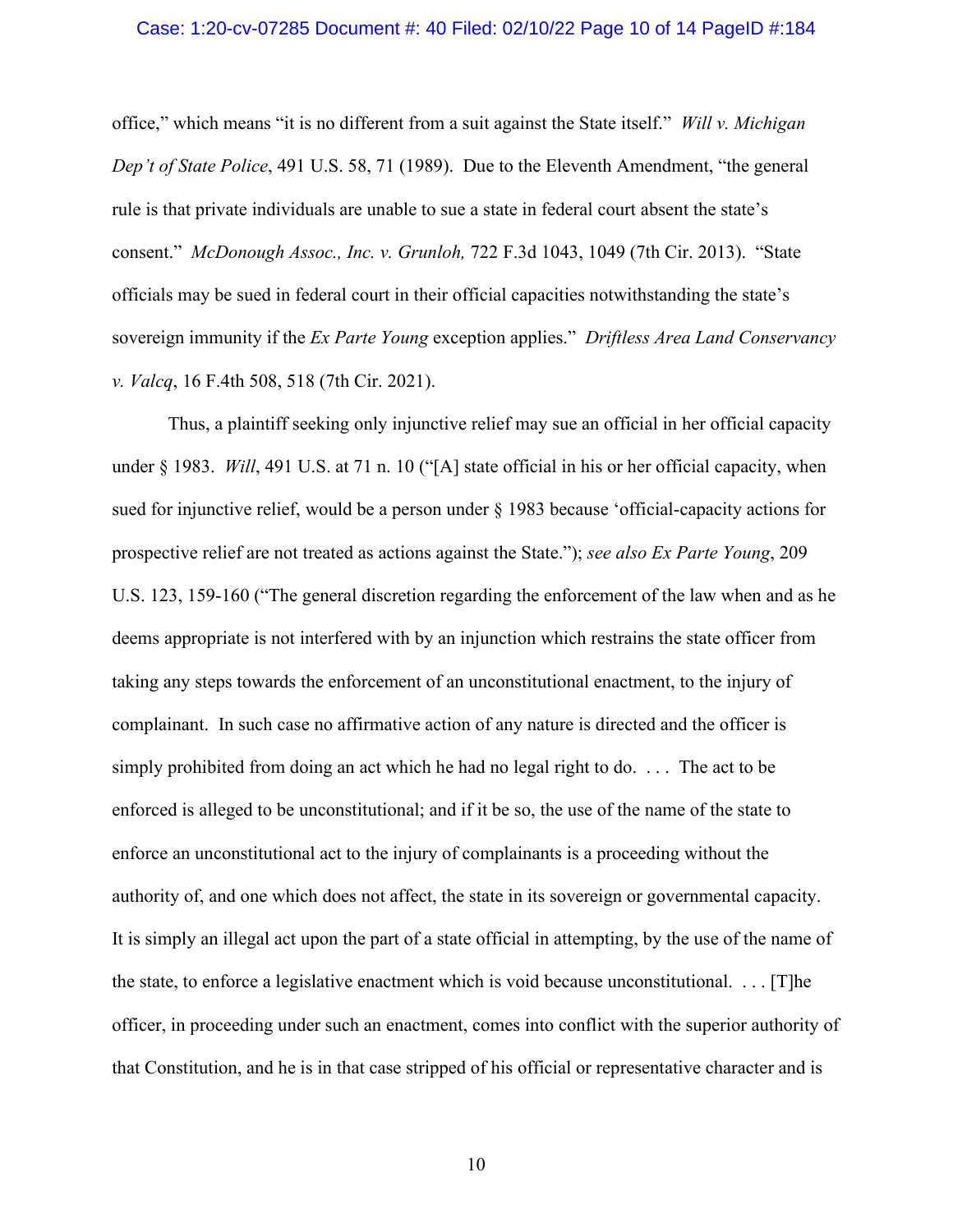#### Case: 1:20-cv-07285 Document #: 40 Filed: 02/10/22 Page 11 of 14 PageID #:185

subjected in his person to the consequences of his individual conduct. The state has no power to impart to him any immunity from responsibility to the supreme authority of the United States. . . . [T]o prevent it ought to be within the jurisdiction of a court of equity.").

The Supreme Court has stated that in "determining whether the doctrine of *Ex Parte Young* avoids an Eleventh Amendment bar to suit, a court need only conduct 'a straightforward inquiry into whether [the] complaint alleges an ongoing violation of federal law and seeks relief properly characterized as prospective.'" *Verizon Maryland, Inc. v. Public Service Com'n of Maryland*, 535 U.S. 635, 645 (2002). If so, the "doctrine of *Ex Parte Young* permits" a suit to "go forward against the state [officer] in [her] official capacit[y]." *Verizon Maryland*, 535 U.S. at 648; *see also Driftless*, 16 F.4th at 518 ("Under [the *Ex Parte* Young] doctrine a plaintiff may proceed in federal court against a state official for the limited purpose of obtaining prospective relief against an ongoing violation of federal law.").

The parties agree that plaintiffs cannot obtain money from defendant in her official capacity. Such relief is barred by the Eleventh Amendment and does not fall within the *Ex Parte Young* exception. *See Virginia Office for Protection and Advocacy v. Stewart*, 563 U.S. 247, 256-57 (2011) ("*Ex Parte Young* cannot be used to obtain an injunction requiring the payment of funds from the State's treasury."). That is why plaintiffs do not pray for money from defendant in her official capacity.

Instead, in Count II, plaintiffs seek against defendant in her official capacity three things: to enjoin her from closing benefit claims without considering the merits; to order her to maintain adequate systems for determining benefits promptly; and to order her to provide notice and an opportunity for a hearing to any claimant whose claim is not promptly granted. (Am. Complt ¶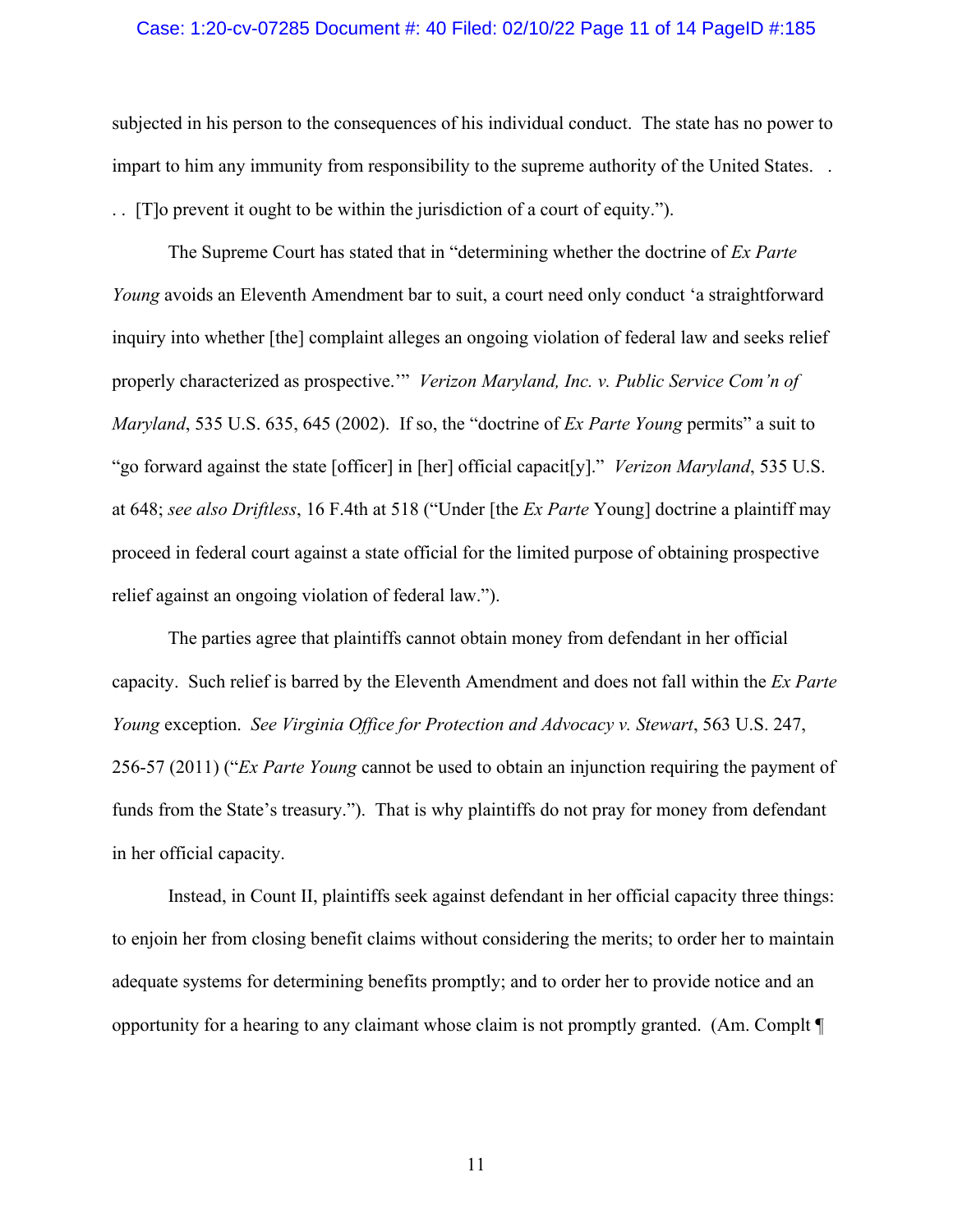#### Case: 1:20-cv-07285 Document #: 40 Filed: 02/10/22 Page 12 of 14 PageID #:186

72/Docket 28 ¶ 72). Defendant objects that plaintiffs lack standing to obtain such injunctive relief. The Court agrees.

Plaintiffs have alleged they applied for unemployment benefits and were given reason to think they would receive them. Specifically, Sherwood alleges that he was sent a debit card shortly after he applied. The problem was not that Sherwood was told he did not qualify for benefits; the problem was that the debit card he was sent had no funds on it. Doyle alleges that she was told she would receive a debit card but did not. These allegations do not suggest that plaintiffs' claims were denied on the merits but rather that their claims were granted on the merits.<sup>[2](#page-11-0)</sup> Yet, they have not received the money. Plaintiffs do not allege why. Perhaps Doyle's card was lost in the mail. Perhaps Sherwood's card lacked funds due to a computer or administrative error. What plaintiffs have alleged sounds like the type of random deprivations for which a post-deprivation tort remedy would suffice, because a pre-deprivation hearing would not address this type of risk. *Parratt v. Taylor*, 451 U.S. 527, 541 & 543 (1981) (plaintiff whose property was lost "as a result of a random and unauthorized act by a state employee" failed to state a due-process claim where the state offered a post-deprivation tort remedy); *see also Vargas v. Cook Cty. Sheriff's Merit Board*, 952 F.3d 871, 875 (7th Cir. 2020) ("Random, unauthorized acts are, after all, inherently unpredictable, so a plaintiff can prevail on a due-process claim premised on this type of official action only if state law fails to provide an adequate postdeprivation remedy."). Plaintiffs have not alleged they lacked an adequate post-deprivation remedy, let alone an ongoing violation of federal law.

<span id="page-11-0"></span> $2$  Perhaps all applicants receive debit cards (or are told they will receive a debit card) regardless of whether they are approved for benefits, such that the fact that the debit card had no money (or was not received) would make it plausible that a claim was denied on the merits. Plaintiffs have not alleged that.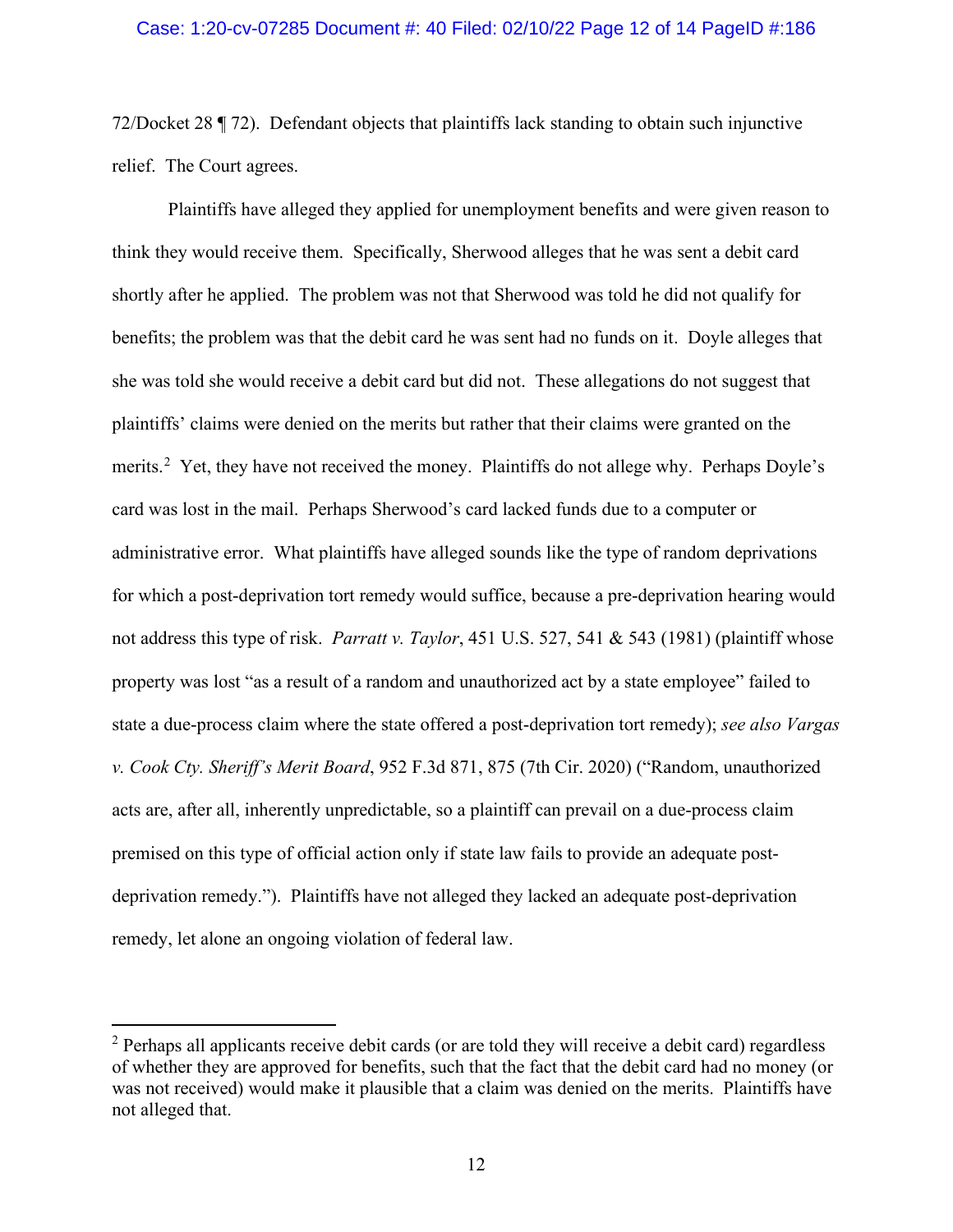#### Case: 1:20-cv-07285 Document #: 40 Filed: 02/10/22 Page 13 of 14 PageID #:187

The prospective relief plaintiffs seek would not redress their due-process injury. *See, e.g., Doe v. Holcomb*, 883 F.3d 971, 978-79 (7th Cir. 2018). Even if this Court ordered plaintiffs' prayed-for prospective relief—requiring defendant not to close claims without considering the merits, to maintain adequate systems for determining benefits promptly and to provide notice and an opportunity for a hearing—that relief would not help plaintiffs unless they applied for unemployment again. These plaintiffs have alleged that they are employed, so the possibility that they might apply again is too remote to confer standing. *See, e.g., Doe v. Purdue Univ.*, 928 F.3d 652, 666 (7th Cir. 2019); *see also Kreilein v. Horth*, 854 Fed. Appx. 733, 735 (7th Cir. 2021).The only continuing harm plaintiffs have alleged is their failure to receive the money, which money they cannot obtain from this Court.

Nor would the prayed-for relief redress plaintiffs' equal protection claim, in which they allege others were provided benefits while they were not. The way to redress plaintiffs' equalprotection injury is to make the plaintiffs equal, i.e., provide them benefits, *Sessions v. Morales-Santana*, 137 S.Ct. 1678, 1698-99 (2017), which, of course, this Court cannot do.

Accordingly, Count II against defendant in her official capacity is dismissed for want of jurisdiction.